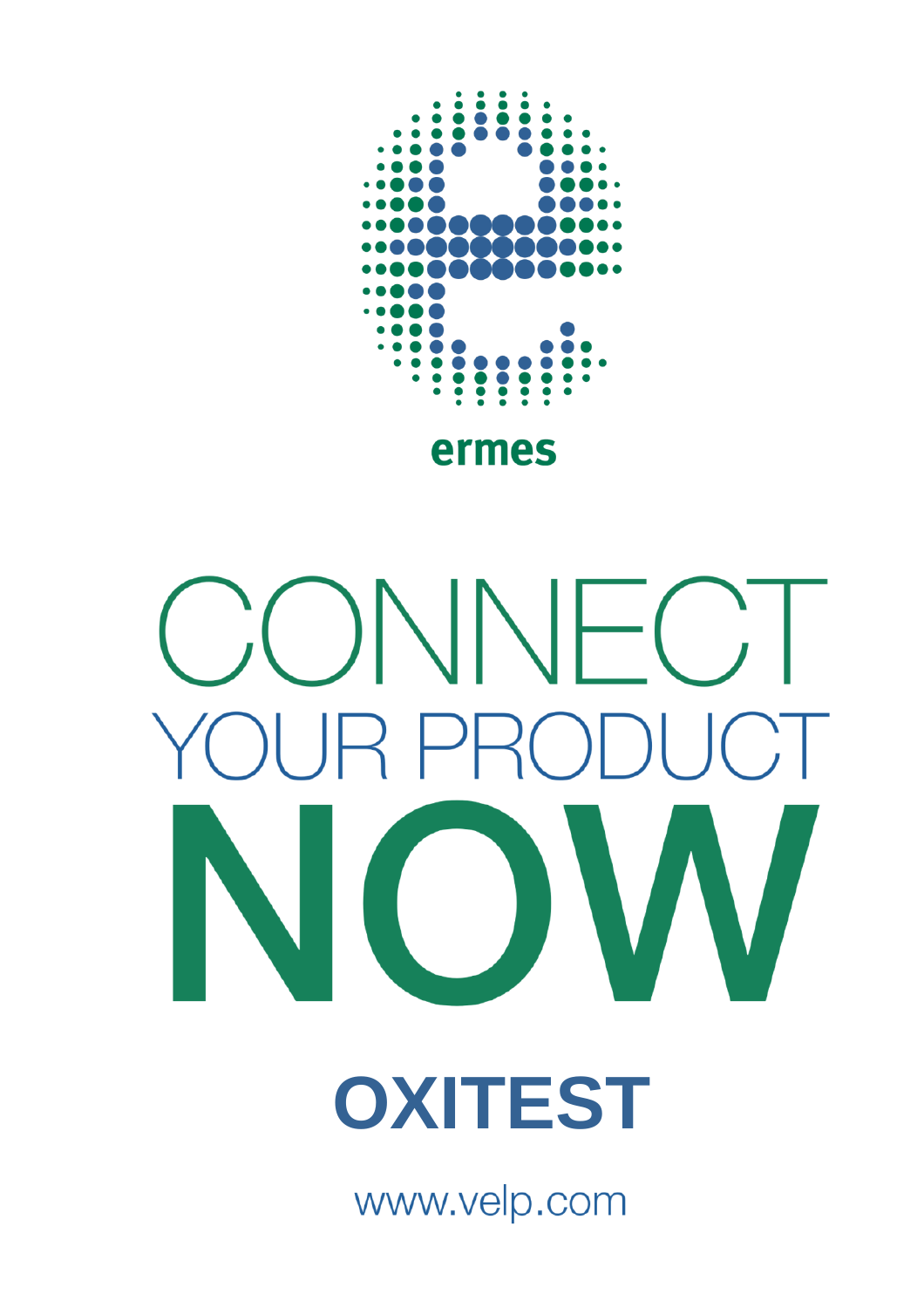### How to Connect to VELP Ermes Platform **OXITEST**

In order to speed up the connection, be sure to get in contact with your IT specialist to get all your laboratory intranet connection details.

#### **Requirements:**

- 1. **Device**: PC, Tablet, Smartphone with your intranet (LAN or Wi-Fi)
- 2. **Browser**: Chrome, Safari, Firefox, Edge, UC browser

#### **FIRST STEP |** ACTIVATE VELP ERMES ACCOUNT

#### **A**

Go to www.velp.com through your internet browser.

#### **B**

In the Smart Lab menu click on "Configure Your VELP Ermes Account". Fill in the form and accept Terms and Conditions.

#### **C**

You will receive an email containing your ID, Password and a link to proceed to VELP Ermes authentication at the email address that you entered during the registration.

#### **D**

At the first login on VELP Ermes platform a new password will be requested: remember to change it!



#### **Elevating laboratories to the cloud**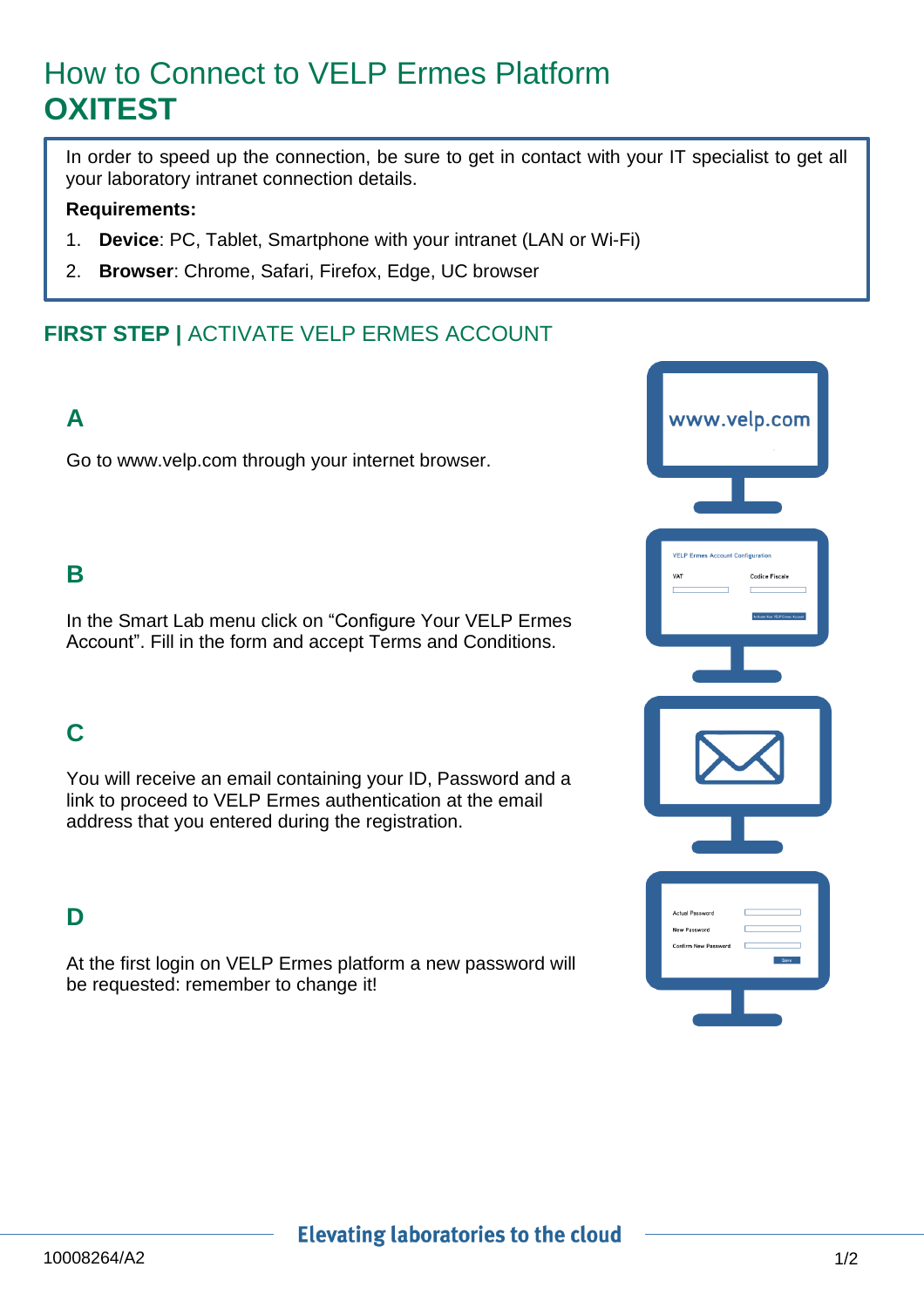

#### **SECOND STEP |** CONNECT YOUR OXITEST



Turn on the OXITEST and open the OXISoft™ software on your PC



Select Service Menu → Find OXITEST to connect the analyzer to PC. Then from the same menu select ermes to enable the connection to VELP Ermes platform.



Flag the box "Enable OXISoft™ to transmit on the ERMES platform". Press OK. Flag which Oxitest  $(OXISoft<sup>TM</sup>$  manages up to 4 units) you want to enable.



Login on VELP Ermes with your ID and Password received by email, and select "Device Registration".



Enter the analyzer serial number, product code (you can find this information on the silver label on the back of it) and purchase date. Press Next.



Give a name to your analyzer and enter the address where your instrument is located. Press Next.



Assign your analyzer to a laboratory or create a new one selecting "Laboratory Management".



On OXISoft™ will appear a pop-up with a One Time Code (OTC) of four digits. Enter this number into VELP Ermes platform, Press Next and wait for connection.



Now from "Instruments" you can monitor and control your connected analyzer.

#### **Elevating laboratories to the cloud**